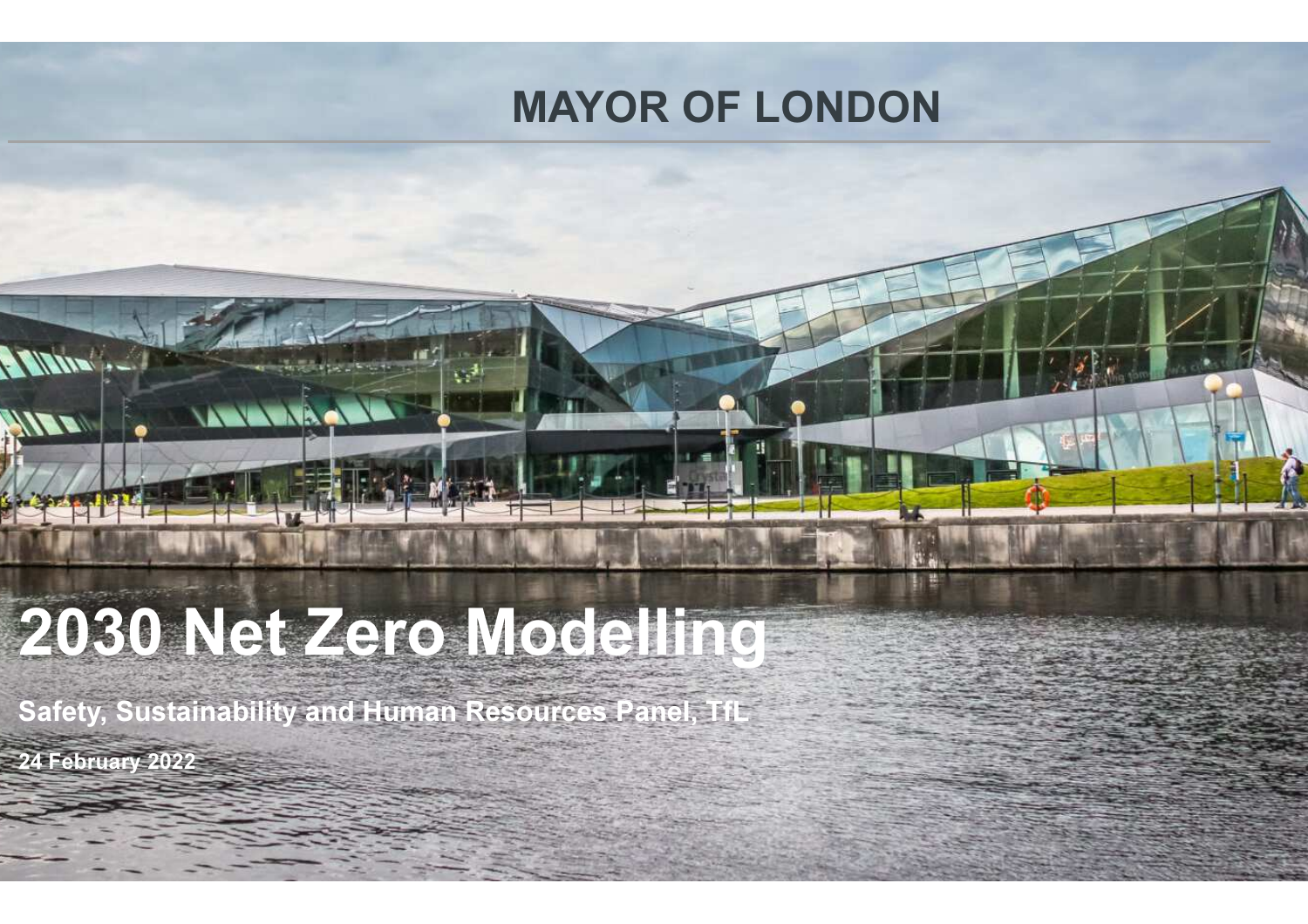#### CONTEXT

We have updated modelling for the 1.5°C Climate Action Plan (now based on a 2030 zero target, previously 2050)

The new analysis identifies:

- Potential pathways for meeting net zero by 2030
- Key actions and policies likely needed for each pathway
- $\bullet$ Indicative costs and benefits (emissions savings, jobs)

This analysis and the GLA's response was published on 18 January 2022. The GLA's response:

- Outlines key issues, benefits and challenges with bringing the target forward
- Explains the importance of indicating a preferred route as we have only 8 years to deliver•
- $\bullet$  Explains that the preferred route replaces the previous net zero pathway in the 1.5°C Compatible Climate Action Plan

The Mayor is indicating a preferred pathway 'Accelerated Green' based on feasibility, behaviour change required, and level of powers.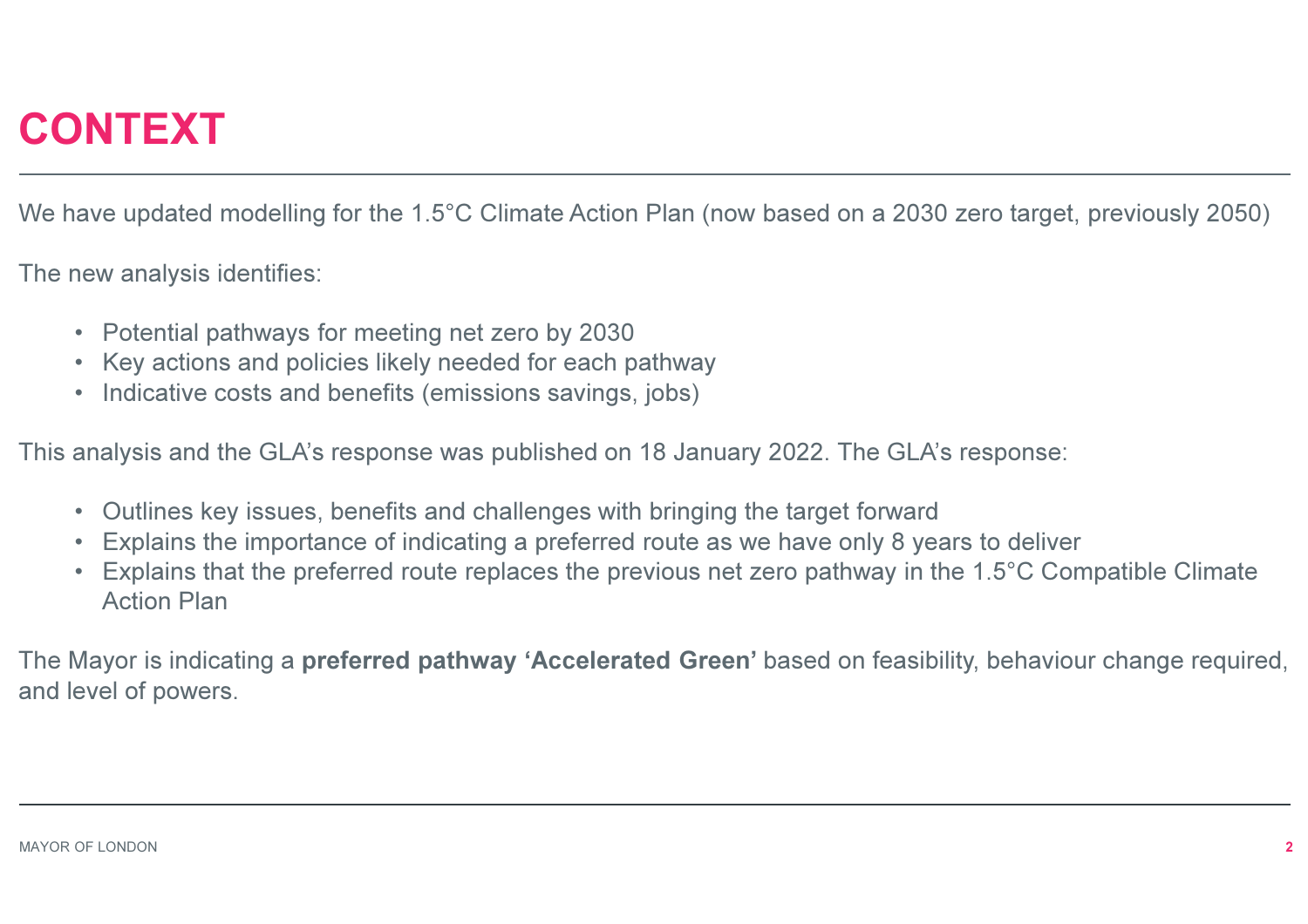#### PATHWAYS

We asked Element Energy to model 4 pathways:

No Constraints (14% residual emissions in 2030)

- • Requires immediate actions not feasible in the current national context:
	- o E.g. requires scrappage of rigid diesel HGVs more than 15 years old from this year, scrappage of cars more than 10 years old from this year, scrappage of boilers more than ten years old from 2024
	- o Pushing for these policies immediately would make it more difficult to shield lower income Londoners from and the disproportionate costs of the transition

#### Accelerated Green – preferred pathway (22% residual emissions in 2030)

- •Balances urgency and ambition with social justice and deliverability
- Gives more time to influence national policies and does not require the more extreme scrappage policies•
- Will require co-ordinated action from Mayor, boroughs, communities, businesses, finance sector and public  $\bullet$ sector.
- • National government will need to play a major role e.g. greater investment in local public transport and its electrification, further funding schemes for retrofit, tighter standards on energy efficiency and funding for enforcement

High Hydrogen (30% residual emissions) and High Electrification (27% residual emissions in 2030):

•Do not go fast enough given the urgency of the challenge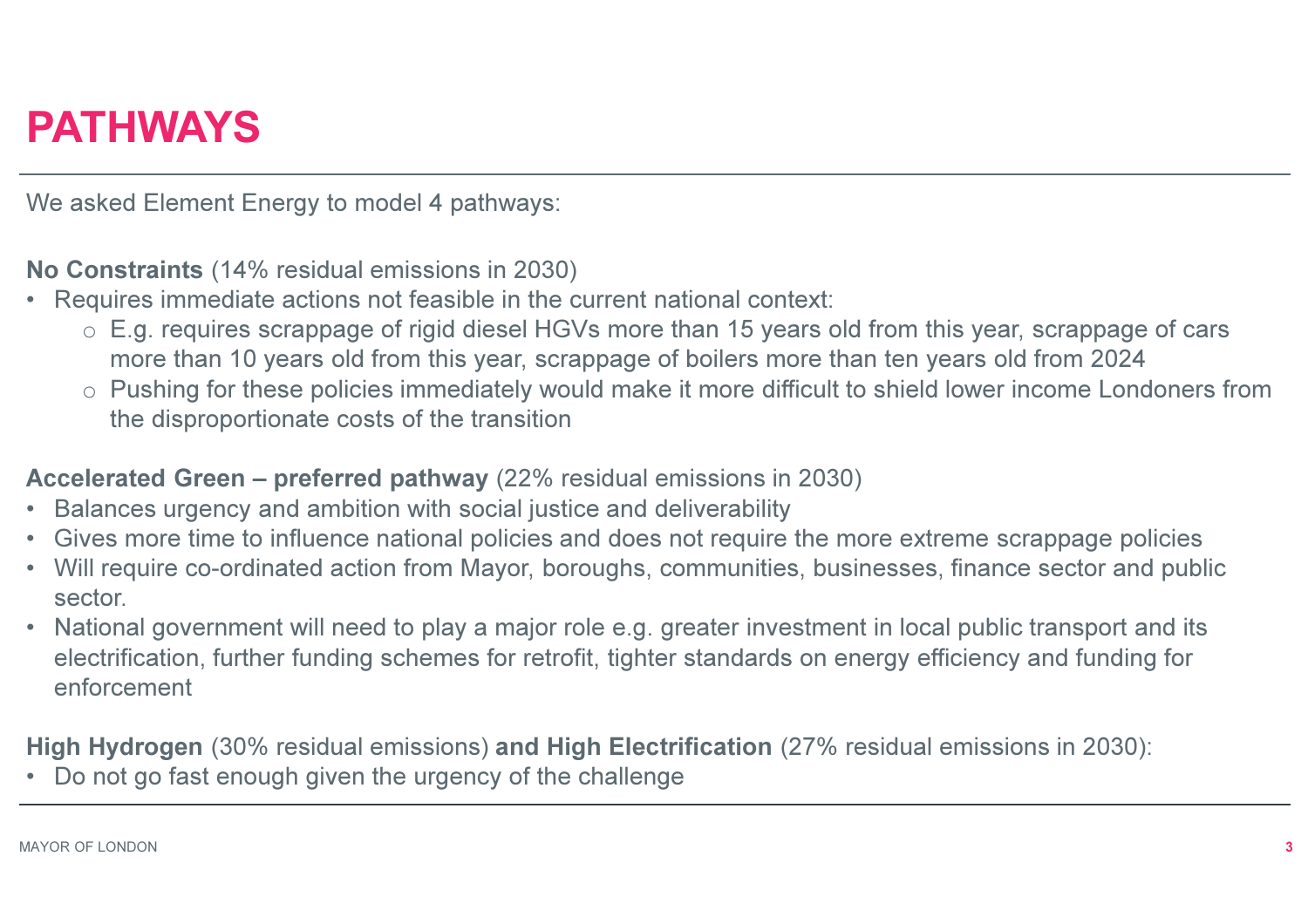### KEY METRICS FOR ACCELERATED GREEN

To achieve the Accelerated Green pathway it would require:

Car vkm: 27% reduction in car vkm between 2018-30, compared to 12% in line with the MTS and previous 2050 pathway

#### Retrofit

- 37% reduction in heat demand of domestic buildings by 2030, relative to 2020
- 39% reduction in heat demand of non-domestic buildings by 2030, relative to 2020
- 210,000 homes and 26,500 non-domestic buildings retrofitted each year between now and 2030 (previous 2050 pathway required a peak of 160,000 homes retrofitted in mid 2020s)

Heat pumps: 2.2m heat pumps in domestic and non-domestic buildings by 2030 (previous pathway required 0.9m heat pumps by 2030)

Heat networks: 460k heat network connections in domestic buildings by 2030 (previous pathway required 340k connections by 2030)

Solar: 1.5 GW of solar required by 2030 and 3.9 GW required by 2050 (previous pathway required 0.8 GW by 2030 and 2 GW by 2050)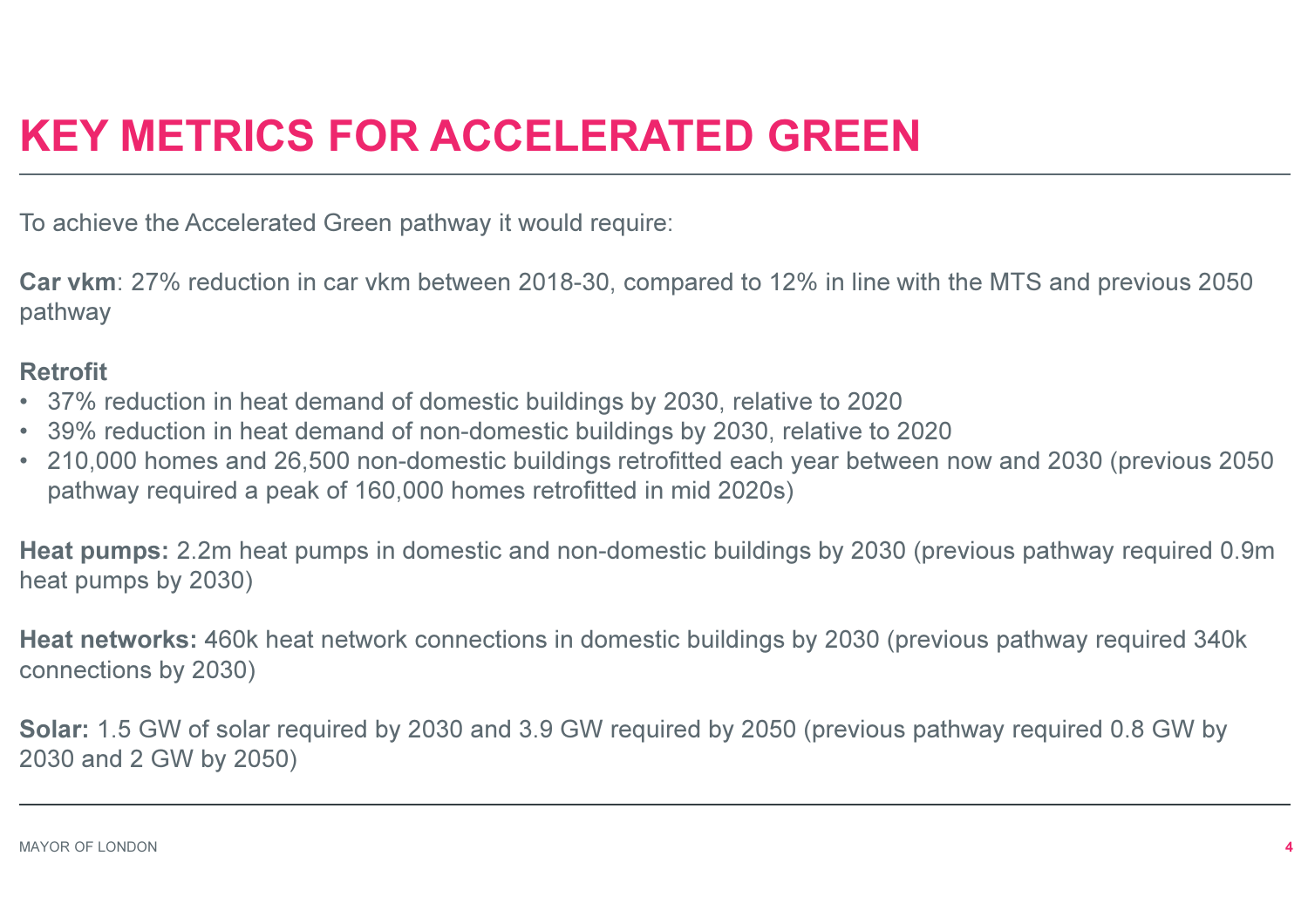### EMISSIONS, COSTS AND JOBS FOR CHOSEN PATHWAY

Switching from the previous 2050 net zero pathway to Accelerated Green cumulatively saves 30 MtCO2e by 2030and 151MtCO2e by 2050.

Residual emissions are 22% of 1990 levels by 2030.

- The pathway reaches 10% residual emissions (equivalent to the residual emissions in 2050 in the 2018 1.5°C Plan) by 2037, and 5.5% emissions by 2050.
- Offsetting of residual emissions could cost between £0.6bn and £4.2bn in 2030. This provides additional impetus to decarbonise as much as possible in the next 10 years.

Cumulative discounted costs of investment in buildings, infrastructure and fuel totals £173bn by 2030 and £294bn by 2050. This is comparable with our previous estimates of cumulative costs by 2050 (£288bn) but the costs are now more front loaded.

A conservative estimate of between 49-73k jobs would be supported in the peak year of delivery next decade from the scenarios. On average across the decade the scenarios could support between 34-46k direct jobs a year. This represents jobs in selected sectors only (excludes transport sector) and does not include indirect jobs associated with the supply chain.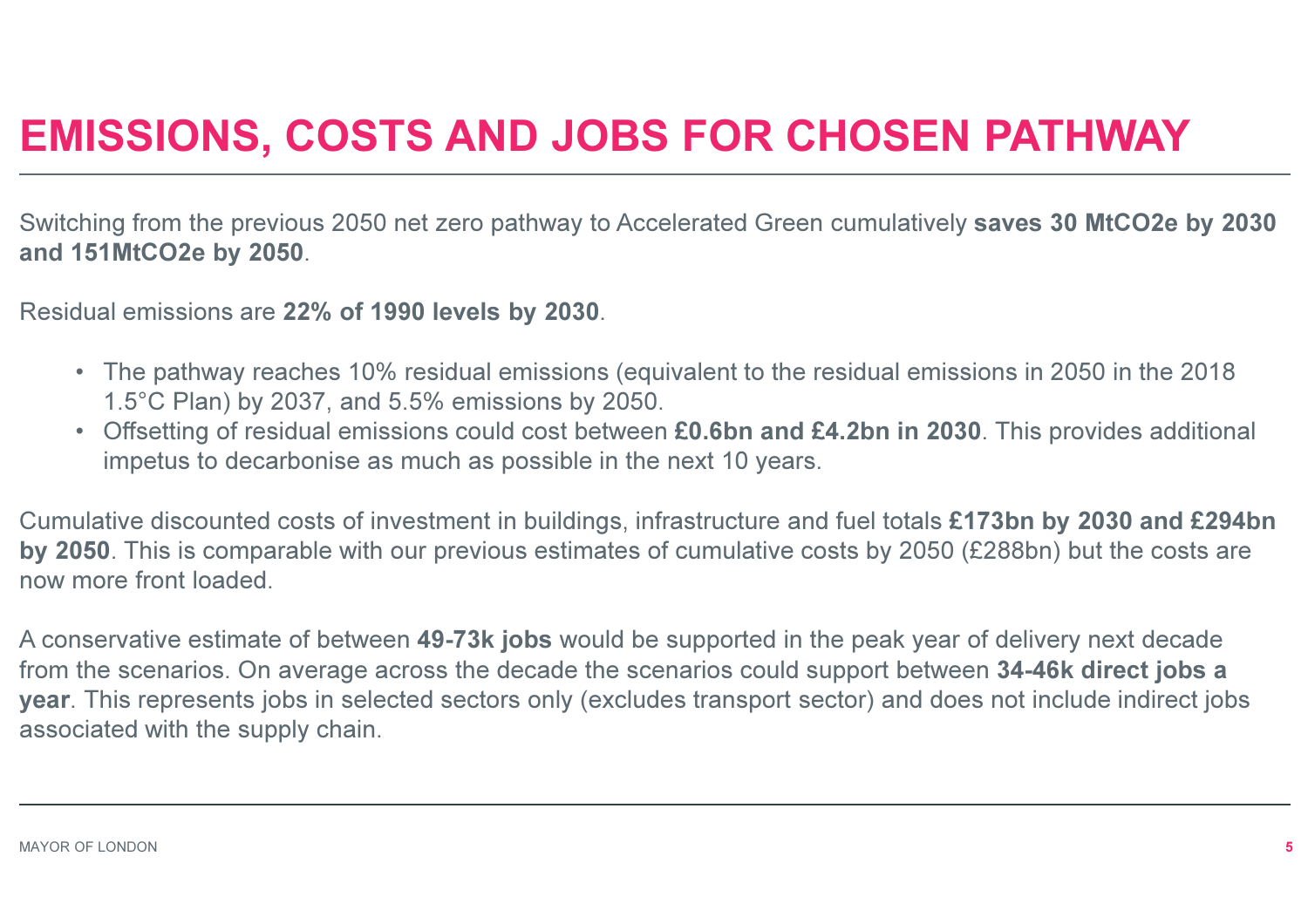### RESULTS: FUEL AND INFRASTRUCTURE COSTS

Cumulative investment in fuel, infrastructure and buildings is estimated for each pathway to 2050. Transport investment is within the fuel and infrastructure costs and is shown below to 2030:



Wider infrastructure changes to deliver behaviour change (including bus priority lanes, cycling infrastructure, rail capacity upgrades) were outside the scope of this analysis, so will be in addition to the above investment.

TfL have previously estimated the cost of these improvements needed to meet the MTS ambition at £2.9 bn per year (£58 bn between 2021-2041). In the Accelerated Green pathway, the total cost could remain the same but investment would need to be brought forward and increased to £6.4 bn per year to 2030.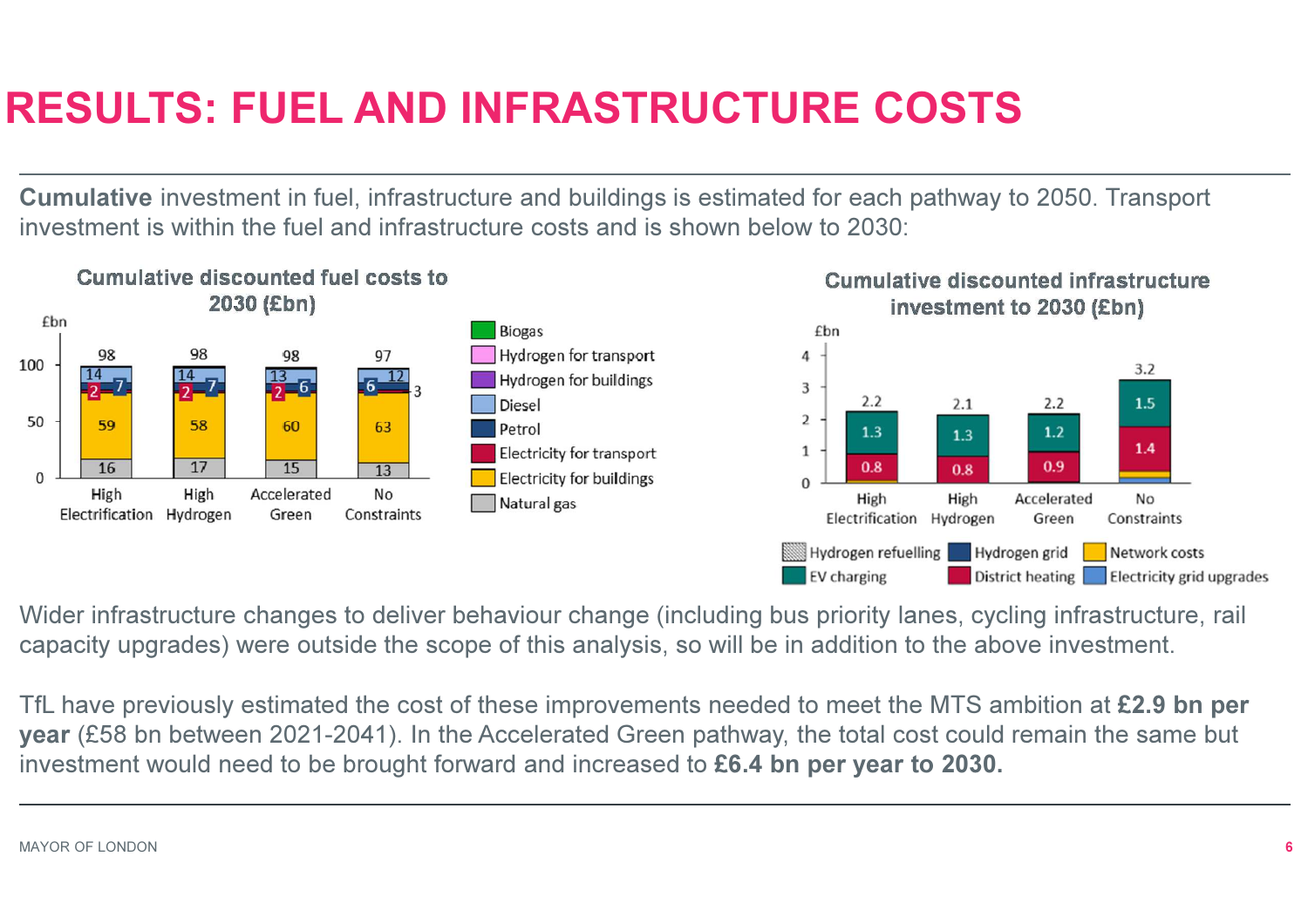### LIKELY TRANSPORT POLICIES & ACTIONS REQUIRED

The majority of likely policies and actions required are in line with the MTS but need to be accelerated. Some of these include:

- •London-wide road user charging by mid-late 2020s
- $\bullet$  Traffic and parking control measures, such as changes to parking supply and pricing, in line with MTS but •accelerated by 10 years – meeting the majority of Mayor's Transport Strategy aims by 2030
- Co-location of services, housing and employment in selected areas to reduce travel need by 2030•
- Measures meeting Transport Strategy aims for road space reallocation to public, shared and active travel •infrastructure, accelerated by 10 years
- Support consolidation of freight and make use of sustainable solutions for last mile deliveries in selected •areas, such as through funding, financing and working with freight operators
- •Emission zones ramped up post-2030
- Measures to encourage uptake in high mileage vehicles such as enhanced licensing requirements for taxis, •PHVs and car clubs, and encouraging company car EV adoption
- Accelerate deployment of public EV charging network (34,000 EVCPs by 2030) •
- •Lobby for national public HGV charging/refuelling infrastructure by 2040
- •End of sales of new ICE cars and vans from 2030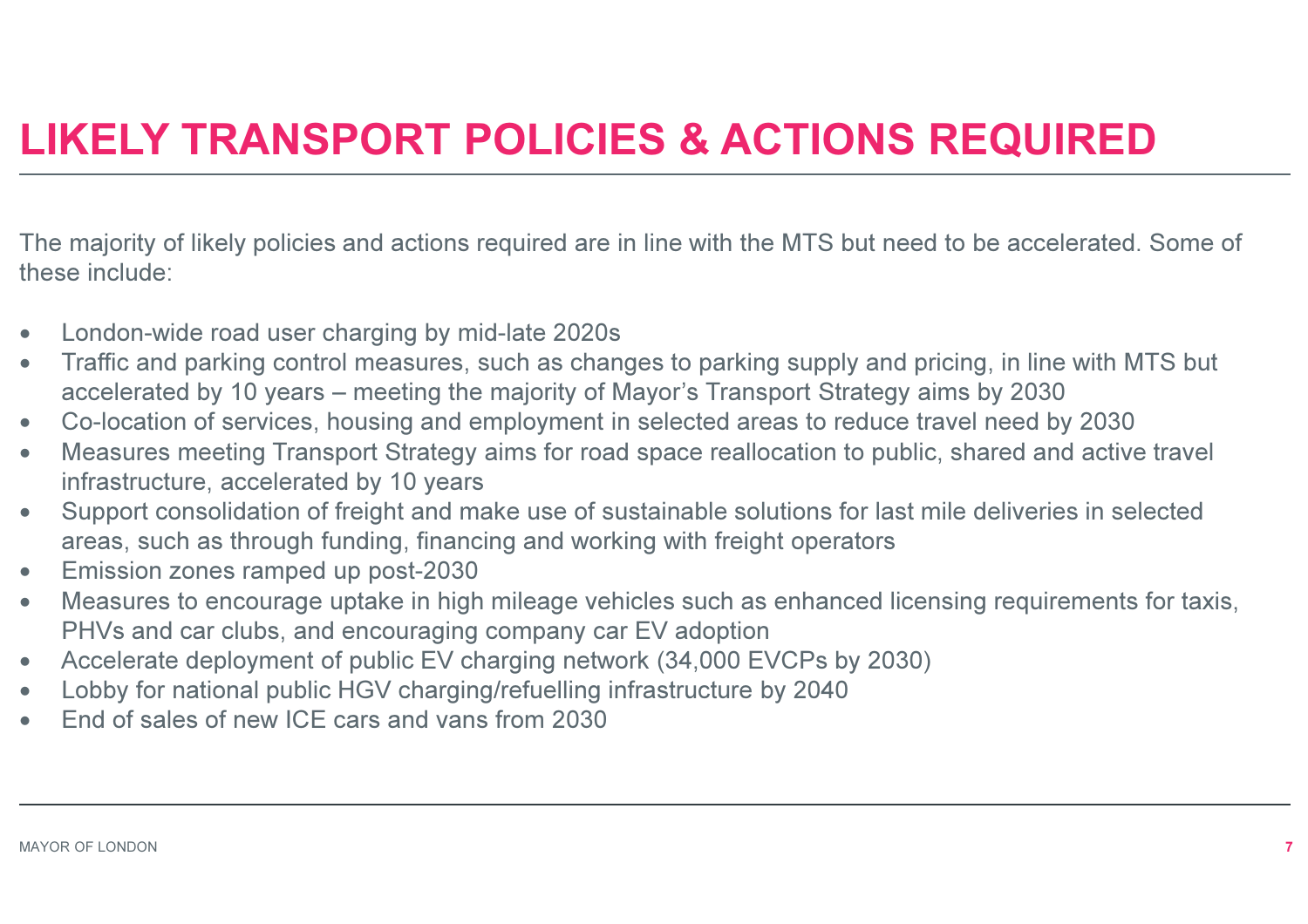### NEXT STEPS

- Use the analysis to help inform the GLA and the GLA Group's work programmes and prioritise activities
- $\bullet$ Discuss implications with key stakeholders
- Use this analysis to work with others to inform their detailed delivery planning
- •Build public consensus around the urgent changes needed to tackle climate change